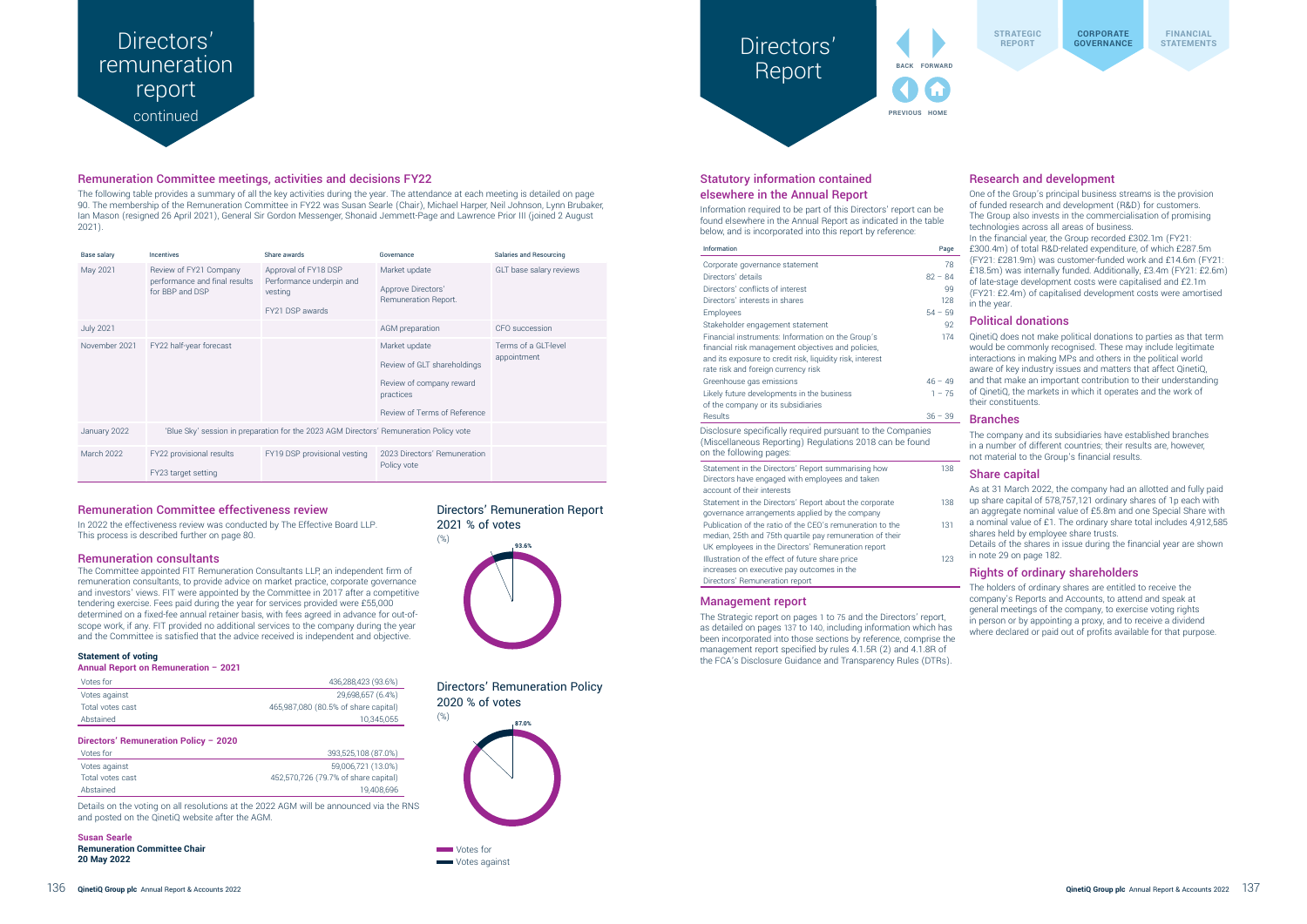### Change of control – significant agreements

The following significant agreements contain provisions entitling the counterparties to require prior approval, exercise termination, alteration or other similar rights in the event of a change of control of the company, or if the company ceases to be a UK company:

There are no matters requiring disclosure under the FCA's Listing Rule 9.8.4, other than details of long-term incentive schemes, which are explained further on page 119.

- The Combined Aerial Target Service contract is a 20-year contract awarded to QinetiQ by the MOD on 14 December 2006. The terms of this contract require QinetiQ Limited to remain a UK company which is incorporated under the laws of any part of the UK, or an overseas company registered in the UK, and that at least 50% of the Board of Directors are UK nationals. The terms also contain change of control conditions and restricted share transfer conditions which require prior approval from HM Government if there is a material change in the ownership of QinetiQ Limited's share capital, unless the change relates to shares listed on a regulated market; "material" is defined as being 10% or more of the share capital. In addition, there are restrictions on transfers of shares to persons from countries appearing on the restricted list as issued by HM Government.
- The Long Term Partnering Agreement (LTPA) is a 25-year contract, which QinetiQ Limited signed on 28 February 2003, to provide test, evaluation and training services to the MOD. This contract contains conditions under which the prior approval of HM Government is required if the contractor, QinetiQ Limited, ceases to be a subsidiary of the QinetiQ Group, except where such change in control is permitted under the Shareholders Agreement to which the MOD is a party.
- The company is party to a £275m multi-currency revolving credit facility, provided by a consortium of banks, of which £65m will mature on 27 September 2024 and £210m will mature on 27 September 2025. Under the terms of the facility, in the event of a change of control of the company, any lender may give notice to cancel its commitment under the facility and require all outstanding amounts to be repaid.

The Directors' contracts contain no provisions for compensation for loss of office on a change of control of the company.

#### Disclosures in accordance with Listing Rule 9.8.4

#### Articles of Association

## **Directors** Report continued

Changes to the Articles must be submitted to shareholders for approval. Save in respect of the rights attaching to the Special Share, the company has not adopted any special rules relating to the appointment and replacement of Directors or the amendment of the company's Articles of Association, other than as provided under UK corporate law.

#### Appointment and replacement of Directors

According to the Articles of Association, all Directors are subject to election by shareholders at the first AGM following their appointment, and to re-election thereafter at intervals of no more than three years. In line with best practice reflected in the Code, however, the company requires each serving member of the Board to be put forward for election or re-election on an annual basis at each AGM.

- The promotion and reinforcement of the MOD compliance principles which require QinetiQ to be an impartial, ethical and responsible contractor by avoiding conflicts of interest in its dealings with the MOD
- The protection of defined strategic assets of the Group. such as certain testing facilities, by providing the Special Shareholder with an option to purchase those assets in certain circumstances
- The right to require certain persons with a material interest in QinetiQ to dispose of some or all of their ordinary shares on the grounds of national security or conflict of interest
- A provisions whereby at least the Non-executive Chairman or Chief Executive Officer must be a British citizen.

### Powers of the Directors: allotment/purchase of own shares

At the company's AGM held in July 2021, the shareholders passed resolutions which authorised the Directors to allot relevant securities up to an aggregate nominal value of £3,857,994 (£1,928,997 pursuant only to a rights issue), to disapply preemption rights (up to 5% of the issued ordinary share capital) and to purchase ordinary shares (up to 10% of the issued ordinary share capital). The authorities will remain valid until the 2022 AGM.

Resolutions in respect of the allotment of relevant securities, the disapplication of pre-exemption rights and the purchase of own shares will be laid before the 2022 AGM.

#### Annual General Meeting

The company's AGM will be held on Thursday 21 July 2022 at 11:00am at the office of Ashurst LLP, London Fruit and Wool Exchange, Duval Square, London E1 6PW.

Independent auditor PwC has expressed its willingness to continue in office as independent auditor and a resolution to re-appoint them will be proposed at the AGM.

## Statement of Directors' responsibilities in respect of the financial statements

The Directors are responsible for preparing the Annual Report and the Financial Statements in accordance with applicable law and regulation.

\* As notified by the shareholder and based on the issued ordinary share capital at the time of the notification

> Company law requires the Directors to prepare financial statements for each financial year. Under that law the Directors have prepared the Group financial statements in accordance with International Accounting Standards in conformity with the requirements of the Companies Act 2006 and the company financial statements in accordance with United Kingdom Generally Accepted Accounting Practice (United Kingdom Accounting Standards, comprising FRS 101 "Reduced Disclosure Framework", and applicable law). Additionally, the Financial Conduct Authority's Disclosure Guidance and Transparency Rules require the Directors to prepare the Group Financial Statements in accordance with UK-adopted International Accounting Standards.

#### Rights of special shareholder

The Special Share is held by HM Government through the Secretary of State for Defence (the Special Shareholder) and it may only be held by and transferred to HM Government. It confers certain rights to protect UK defence and security interests. These include:

The Special Share carries no financial and economic value and the Special Shareholder is not entitled to vote at a general meeting of the company. At any time the Special Shareholder may require QinetiQ to redeem the share at par and, if wound up, the Special Shareholder would be entitled to be repaid at its nominal value before other shareholders. Any variation of the rights attached to the Special Share requires the written approval of the MOD. Further details can be found in note 29 on page 182.

#### Restrictions on the transfer of shares

As detailed above, the special share requires certain persons with an interest in QinetiQ's shares that exceed certain prescribed thresholds to dispose of some or all of their ordinary shares on the grounds of national security or conflict of interest.

#### Employee share schemes

The QinetiQ Group plc Employee Benefit Trust (the Trust) holds shares in connection with QinetiQ's employee share schemes, excluding the Share Incentive Plan. As at 31 March 2022, the Trust held 4,912,585 ordinary shares of 1p each (the Trust Shares). The Trustees of the Trust have agreed to waive their entitlement to dividends payable on the Trust Shares. The Trust holds further ordinary shares in respect of deferred shares held on behalf of participants in the company's Deferred Annual Bonus Plan. Dividends received by the Trust in respect of the deferred shares are paid direct to the Plan participants on receipt and are not retained in the Trust.

Equiniti Share Plan Trustees Limited acts as Trustee in respect of all ordinary shares held by employees under the QinetiQ Group plc Share Incentive Plan (the Plan). Equiniti Share Plan Trustees Limited will vote on all resolutions proposed at general meetings in accordance with voting instructions received from participants in the Plan.

#### Corporate sponsored nominee

In circumstances where ordinary shares are held by the corporate sponsored nominee service, Equiniti Corporate Nominees Limited will vote on all resolutions proposed at general meetings in accordance with voting instructions received from shareholders using such corporate nominee service.

#### Major shareholdings

In accordance with DTR 5, the company has been notified of the following from holders representing 3% or more of the issued ordinary share capital of the company. The below table has been adjusted to reflect notifications received under Section 793 of the 2006 Companies Act on 29 April 2022, that the following companies no longer meet the 3% threshold requirement under DTR5: Silchester International Investors LLP, Ninety One UK Ltd (formerly Investec), Ruane Cunniff & Goldfarb, abrdn plc (formerly Standard Life Aberdeen plc) and Norges Bank.

|                                | At 31 March 2022             | At 12 May 2022                |
|--------------------------------|------------------------------|-------------------------------|
| Name of shareholder            | % w issued<br>share capital* | % of issued<br>share capital* |
| Schroders                      | 9.82%                        | 9.98%                         |
| BlackRock, Inc.                | 7.73%                        | 7.66%                         |
| <b>GLG Partners LP</b>         | 5.66%                        | 5.79%                         |
| Liontrust Asset Management PLC | 3.93%                        | 3.93%                         |

#### Employees

The Group is committed to the fair treatment of people with disabilities in relation to applications, training, promotion and career development. If an existing employee becomes disabled, the company makes every effort to enable them to continue their employment and career development, and to arrange appropriate training, wherever practical.

#### Directors' interests in contracts

At the date of this report, there is no contract or arrangement with the company or any of its subsidiaries that is significant in relation to the business of the Group as a whole in which a Director of the company is materially interested.

#### Indemnities

The company has entered into indemnity deeds with all its current Directors containing qualifying indemnity provisions, as defined in Section 234 of the Companies Act 2006, under which the company has agreed to indemnify each Director in respect of certain liabilities, which may be attached to them as Directors or as former Directors of the company or any of its subsidiaries. The qualifying third party indemnity was in force during the financial year and also at the date of approval of the financial statements. The Directors of QinetiQ Pension Scheme Trustee Limited, a Group company and the Trustee of the QinetiQ Pension Scheme (the Scheme), benefit from an indemnity contained in the rules of the Scheme. The indemnity would be provided out of the Scheme assets.

BACK FORWARD PREVIOUS HOME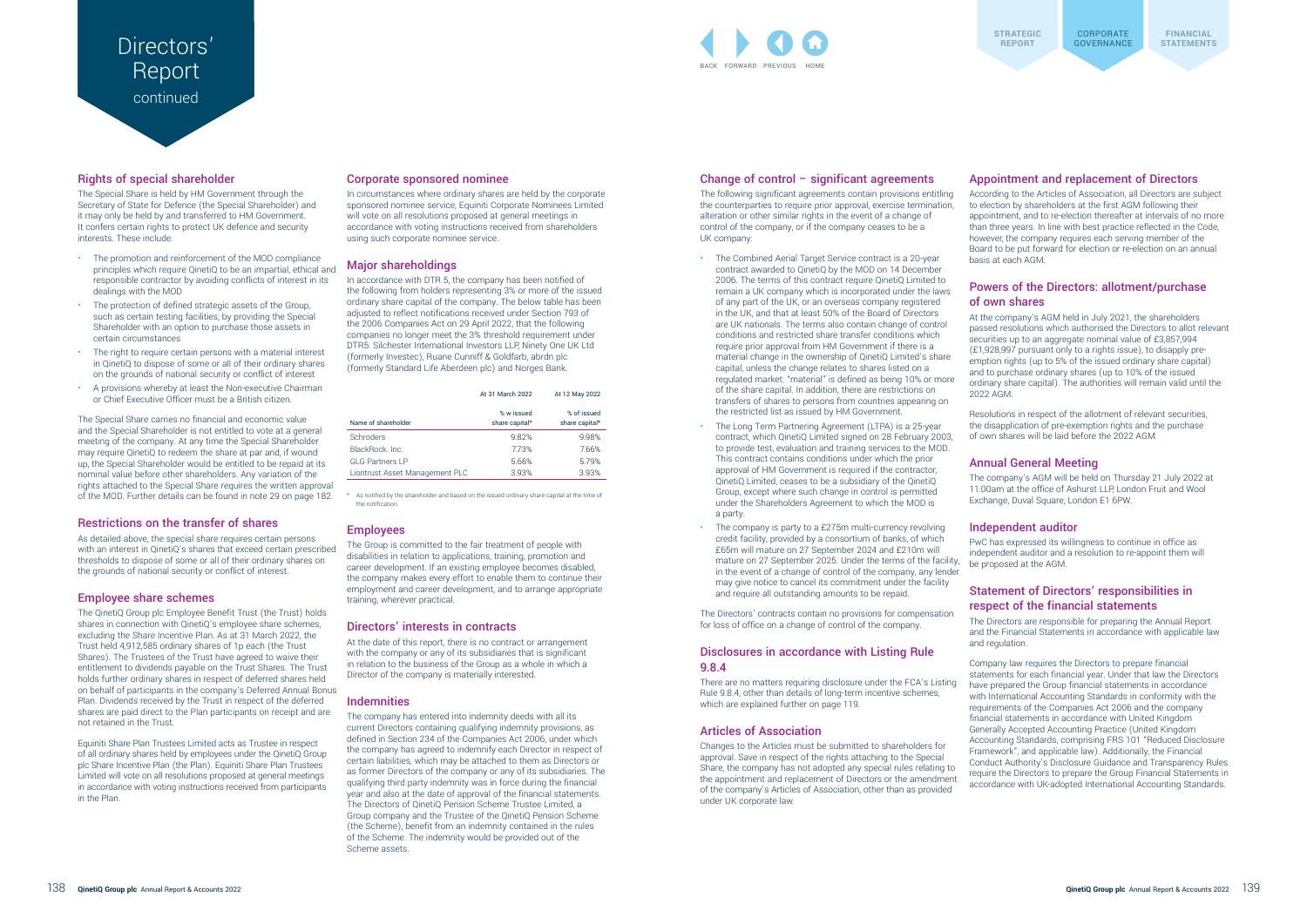Under company law, Directors must not approve the Financial Statements unless they are satisfied that they give a true and fair view of the state of affairs of the Group and Company and of the profit or loss of the Group for that period. In preparing the financial statements, the Directors are required to:

- Select suitable accounting policies and then apply them consistently
- State whether applicable international accounting standards in conformity with the requirements of the Companies Act 2006 and UK-adopted International Accounting Standards have been followed for the Group financial statements and United Kingdom Accounting Standards, comprising FRS 101 have been followed for the company financial statements, subject to any material departures disclosed and explained in the financial statements
- Make judgements and accounting estimates that are reasonable and prudent
- Prepare the financial statements on the going concern basis unless it is inappropriate to presume that the Group and company will continue in business

The Directors are also responsible for safeguarding the assets of the Group and company and hence for taking reasonable steps for the prevention and detection of fraud and other irregularities.

The Directors are responsible for keeping adequate accounting records that are sufficient to show and explain the Group's and company's transactions and disclose with reasonable accuracy at any time the financial position of the Group and company and enable them to ensure that the financial statements and the Directors' Remuneration Report comply with the Companies Act 2006.

The Directors are responsible for the maintenance and integrity of the company's website. Legislation in the United Kingdom governing the preparation and dissemination of financial statements may differ from legislation in other jurisdictions.

### Directors' confirmations

Each of the Directors, whose names and functions are listed on pages 82 and 84 confirm that, to the best of their knowledge:

- The Group financial statements, which have been prepared in accordance with international accounting standards in conformity with the requirements of the Companies Act 2006 and international financial reporting standards adopted pursuant to UK-adopted International Accounting Standards, give a true and fair view of the assets, liabilities, financial position and profit of the Group
- The Company Financial Statements, which have been prepared in accordance with United Kingdom Accounting Standards, comprising FRS 101, give a true and fair view of the assets, liabilities, financial position and profit of the company
- The Going concern statement on page 71 includes a fair review of the development and performance of the business and the position of the Group and company, together with a description of the principal risks and uncertainties that it faces

In the case of each Director in office at the date the Directors' report is approved.

#### Scope of the reporting in this Annual Report

The Board has prepared a Strategic report which provides an overview of the development and performance of the Group's business in the year ended 31 March 2022.

For the purposes of DTR 4.1.5R(2) and DTR 4.1.8 the Directors' report, the Directors confirm that, so far as they are aware, there is no relevant audit information of which the company's auditor is unaware, and that they have taken all steps that they ought to have taken as Directors to make themselves aware of any relevant audit information and to establish that the company's auditor is aware of that information.

By order of the Board.

#### **Jon Messent**

Company Secretary and Group General Counsel 20 May 2022

## **Opinion**

Auditors'

Report

In our opinion:

As part of designing our audit, we determined materiality and assessed the risks of material misstatement in the financial statements.

Key audit matters are those matters that, in the auditors' professional judgement, were of most significance in the audit of the financial statements of the current period and include the most significant assessed risks of material misstatement (whether or not due to fraud) identified by the auditors, including those which had the greatest effect on: the overall audit strategy; the allocation of resources in the audit; and directing the efforts of the engagement team. These matters, and any comments we make on the results of our procedures thereon, were addressed in the context of our audit of the financial statements as a whole, and in forming our opinion thereon, and we do not provide a separate opinion on these matters.

- QinetiQ Group plc's Group financial statements and Company financial statements (the "financial statements") give a true and fair view of the state of the Group's and of the Company's affairs as at 31 March 2022 and of the Group's profit and the Group's cash flows for the year then ended;
- the Group financial statements have been properly prepared in accordance with UK-adopted international accounting standards;

Provisions and contingent liabilities (Group) and the impact of COVID-19 (Group and parent), which were key audit matters last year, are no longer included because of a reduction in the level of estimation involved in the accounting for provisions and contingent liabilities and the limited impact from the pandemic on the operations and financial results of the Group and Company. Otherwise, the key audit matters below are consistent with last year

- the Company financial statements have been properly prepared in accordance with United Kingdom Generally Accepted Accounting Practice (United Kingdom Accounting Standards, comprising FRS 101 "Reduced Disclosure Framework", and applicable law); and
- the financial statements have been prepared in accordance with the requirements of the Companies Act 2006.

# Directors' Report COVERNANCE Report continued

BACK FORWARD PREVIOUS HOME

We have audited the financial statements, included within the Annual Report, which comprise: the Consolidated and Company balance sheet as at 31 March 2022; the Consolidated income statement, the Consolidated comprehensive income statement, the Consolidated cash flow statement, and the Consolidated and Company statement of changes in equity for the year then ended; and the notes to the financial statements, which include a description of the significant accounting policies.

Our opinion is consistent with our reporting to the Audit Committee.

#### Basis for opinion

We conducted our audit in accordance with International Standards on Auditing (UK) ("ISAs (UK)") and applicable law. Our responsibilities under ISAs (UK) are further described in the Auditors' responsibilities for the audit of the financial statements section of our report. We believe that the audit evidence we have obtained is sufficient and appropriate to provide a basis for our opinion.

#### **Independence**

We remained independent of the Group in accordance with the ethical requirements that are relevant to our audit of the financial statements in the UK, which includes the FRC's Ethical Standard, as applicable to listed public interest entities, and we have fulfilled our other ethical responsibilities in accordance with these requirements.

To the best of our knowledge and belief, we declare that non-audit services prohibited by the FRC's Ethical Standard were not provided.

Other than those disclosed in note 8, we have provided no non-audit services to the Company or its controlled undertakings in the period under audit.

Our audit approach

#### **Overview**

Audit scope

• We conducted full scope audit work in the UK over QinetiQ Limited, in the US over QinetiQ Inc. (C5ISR), and in Australia over QinetiQ Pty Ltd based on their size or risk. This provides significant coverage over all financial statement balances, except inventory.

- We performed a full scope financial statement line item audit over inventory balances at Foster-Miller Inc. (Technology Solutions) and QinetiQ Target Systems Limited to provide sufficient overall Group coverage.
- Additionally in Technology Solutions, we performed full scope financial statement line item audits over revenue and associated balances.
- We performed procedures over goodwill, intangible assets, share-based payments, pensions, IFRS 16 lease accounting, taxation and testing of the consolidation at a Group level.
- Key audit matters
- Long-term contract accounting (Group).
- Impairment of goodwill and acquired intangibles (Group).
- Accounting for tax research and development expenditure credits (Group).
- Impairment of investments in subsidiary undertakings (Parent).
- **Materiality** 
	- Overall Group materiality: £6,650,000 (2021: £6,400,000) based on approximately 5% of underlying profit before tax.
	- Overall Company materiality: £5,000,000 (2021: £5,000,000) based on approximately 1% of total assets.
	- Performance materiality: £5,000,000 (2021: £4,800,000) (Group) and £3,750,000 (2021: £3,750,000) (Company).

#### **The scope of our audit**

#### **Key audit matters**

This is not a complete list of all risks identified by our audit.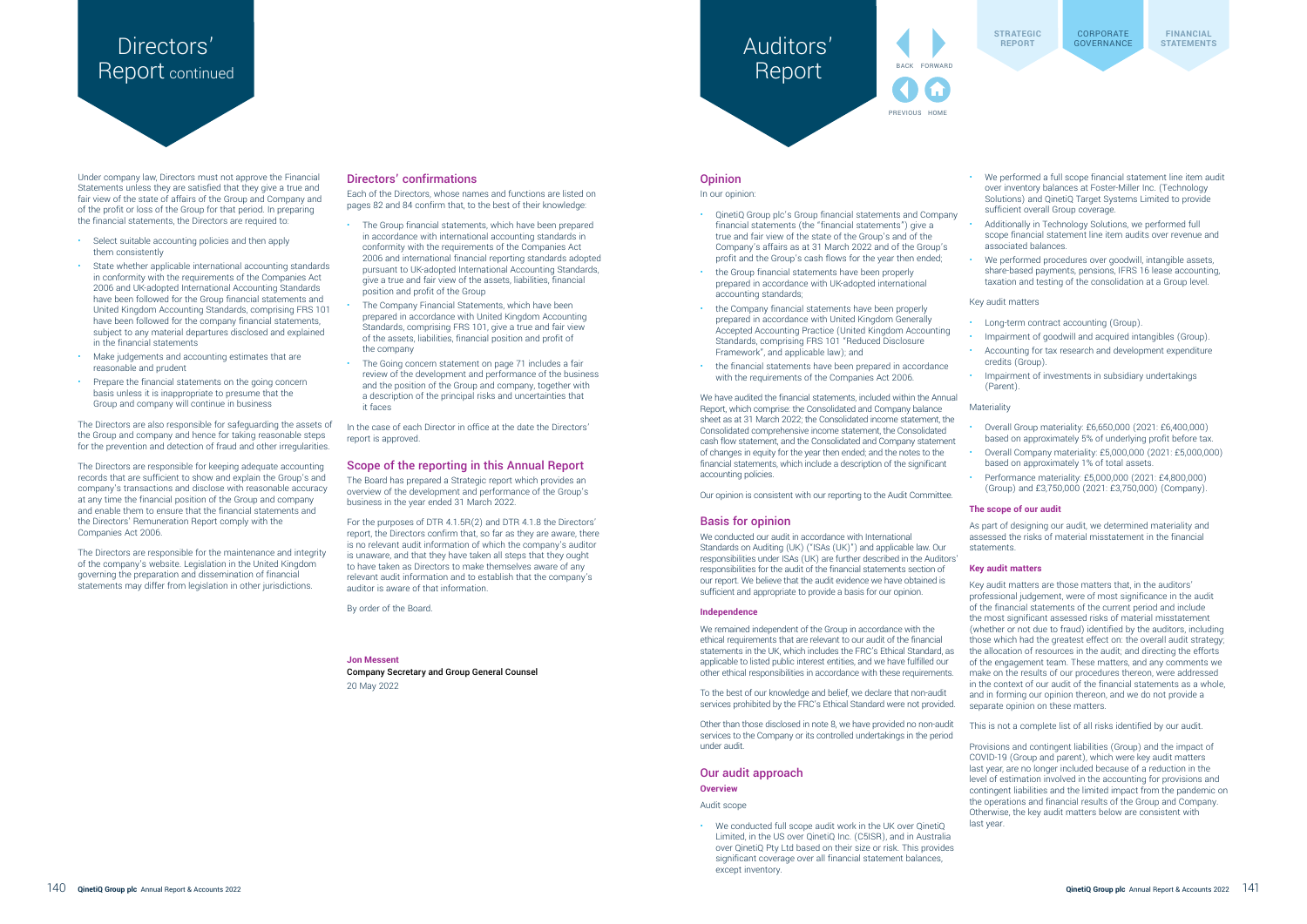#### Key activities How our audit addressed the key audit matter

**Long-term contract accounting (Group)** 

Refer to page 110 (Report of the Audit Committee) and page 189 (note 36, Significant accounting policies − Revenue from contracts with customers) and page 154 (note 2, Revenue from contracts with customers and other income).

QinetiQ Group plc has a large number of contracts which span multiple periods and are accounted for on a percentage of completion (POC) basis in accordance with IFRS 15.

We evaluated the contract governance policies and controls in place within the business and tested the design and operating effectiveness of certain key controls over long-term contracts.

Long term contract accounting requires a number of judgements and management estimates to be made, particularly in calculating the forecast costs to complete the contract. These judgements drive revenue and profit recognition, and together with cash paid by the customer, impact the balance sheet position at the year end.

Onerous contract provisions are recorded where there is an expectation that a contract will be loss-making, and judgement is applied to determine the magnitude of any provision. Particular focus is given to contracts which are technologically challenging.

We performed risk assessment procedures over the portfolio of contracts to identify higher-risk contracts. These higher risk contracts were selected for detailed contract audits. These detailed contract audits involved meeting with key financial and non-financial personnel throughout the year and at year end to discuss contract performance, as well as obtaining evidence to support contract financials. Specifically, our procedures included the following:

- We assessed the basis of revenue recognition to ensure it is in line with applicable accounting standards.
- We agreed overall anticipated revenue to the underlying contract and validated a sample of customer invoices through to cash receipt.
- We calculated revenue recognised and agreed revenue, costs and associated balance sheet positions to the underlying general ledger.
- We obtained evidence to corroborate management estimates and judgements, particularly around forecast costs to complete and risk contingencies.
- We validated costs incurred allocated to contracts during the year to supporting documentation on a Group-wide basis.
- We made enquiries as to the potential impact in delivery and forecast costs to complete arising from climate change risks.

For remaining untested contracts, we selected a sample and performed testing over revenue and costs, agreeing to supporting documentation including customer contracts and validating a sample of customer invoices to cash receipts.

We agreed contract loss provisions recorded based on the overall outcome anticipated on the contract through a combination of the procedures above and consideration of recoverability of amounts recoverable on contract.

Additional testing was performed, where not sufficiently covered by the above, over the contract asset and liability balance sheet positions. These have been sample tested and agreed to supporting documentation.

No material exceptions were found.

#### **Impairment of goodwill and acquired intangibles (Group)**

We have reviewed management's accounting policy for RDEC and disclosure of its impact on the Group's underlying effective tax rate. Management has determined the RDEC should be accounted for under IAS 12, as opposed to IAS 20, and we consider the disclosures made are sufficient to enable the user of the accounts to identify and understand the impact of management's accounting policy.

Refer to page 110 (Report of the Audit Committee), page 193 (note 36, Significant accounting policies − Impairment of goodwill and tangible, intangible and held for sale assets, page 162 (note 14, Goodwill) and page 164 (note 15, intangible assets).

The Company has investments of £515.2 million in its subsidiary undertakings. Annually, the Directors consider whether any events or circumstances have occurred that could indicate that the carrying amount of the investment in subsidiaries may not be recoverable. If such circumstances are identified, an impairment review is undertaken to establish whether the carrying amount of the investments exceeds its recoverable amount, being the higher of fair value less costs to sell or value in use.

The Group has a material amount of goodwill and acquired intangible assets. There is a risk of impairment where the performance of the cash generating unit is behind expectation and does not support the value held on the balance sheet.

Management performed a discounted cash flow analysis based on the Board-approved five-year strategic plan to assess whether the goodwill and acquired intangible assets are supported by future cash flow projections. This annual impairment review was performed as at 31 January 2022. No triggering events have been identified in the period to 31 March 2022 and therefore no additional impairment reviews have been performed. No impairment charge has been recognised during the year.

Our audit focused on the risk that the carrying value of goodwill and acquired intangible assets could be overstated.

We have tested the principles and mathematical integrity of the Group's discounted cash flow model used to assess goodwill and indefinite-lived intangible assets for potential impairment. With the assistance of our valuation specialists, we assessed the long-term growth rates and discount rates used in the impairment calculation, by comparing the Group's long-term growth rates and discount rates assumptions to external data, along with the mathematical accuracy of the model. We concluded that the Group's assumptions were materially appropriate.

We confirmed that cash flows for the next 5 years, consistent with internal budgeting and strategic planning processes and the long term viability assessment, have been input to the model and that the underlying budgets and strategic plans have been approved by the Board.

We challenged the cash flow projections used within the model by reference to current cash flows, analysis of management's historic forecasting accuracy, understanding future contract opportunities and through obtaining third party evidence where possible. We held discussions with financial and non-financial personnel, corroborating explanations to supporting documentation and seeking contradictory evidence, if available.

# Report continued



We tested the sensitivity of the impairment calculations, changes in the underlying assumptions and concluded that no impairments are required, and that the sensitivity to key assumptions is sufficiently disclosed. We did not identify any indication of management bias and did not identify any impairment triggers which would require an updated impairment assessment in the intervening period to year end.

#### Key activities How our audit addressed the key audit matter

#### **Accounting for tax research and development expenditure credits (Group)**

Refer to page 191 (note 36, Significant accounting policies – Taxation) and page 159 (note 9, Taxation).

The Group has determined that it is appropriate to account for the UK's Research and Development Expenditure Credit ('RDEC') under IAS 12, rather than as a government grant within IAS 20.

#### **Impairment of investment in subsidiary company (parent)**

Refer to page 202 (Accounting policies – Investments and note 2, Investments in subsidiary undertakings).

Impairment assessments of this nature require significant judgement and there is a risk that a potential impairment trigger may not be identified by management and in the event that there is an impairment trigger identified, there is a risk that the calculation of the recoverable amount of the investment is incorrect and therefore the value of the investment may be misstated.

No such indicators of impairment have been identified.

We have evaluated management's consideration of impairment triggers through performing our own independent assessment which has included:

• Assessing the overall financial performance of the Group to identify any indicators of impairment as a result of poor financial performance.

• Considering other information gathered during the course of our audits of components and assessing whether there are any other indicators of impairment, as well as considering other factors that could indicate increased impairment risk such as regulatory change.

• Considering the market capitalisation of the Group at year end and comparing this to the carrying value of the investments.

We found that management's conclusion that there are no impairment triggers in the investments in subsidiaries carrying value was reasonable.

#### **How we tailored the audit scope**

We tailored the scope of our audit to ensure that we performed enough work to be able to give an opinion on the financial statements as a whole, taking into account the structure of the Group and the Company, the accounting processes and controls, and the industry in which they operate.

We conducted full scope audit work over QinetiQ Limited, C5ISR and QinetiQ Pty Ltd, with QinetiQ Limited being the only component considered financially significant to the Group. The audit of QinetiQ Limited is performed in the UK and the audit of C5ISR and QinetiQ Pty Ltd are performed by our local PwC component teams based in the US and Australia, respectively. This provides sufficient coverage overall financial statement balances, except inventory and central balances audited by the Group team.

We performed additional procedures over inventory balances at two further entities to ensure sufficient coverage over that financial statement line item. QinetiQ Target Systems Limited is located within the UK and work was performed by the Group audit team. Technology Solutions is located in the US and work was performed by our local PwC component audit team.

We performed additional procedures over revenue and associated financial statement balances at Technology Solutions, located in the US, which was performed by our local PwC component team.

In addition to the above, we performed analytical procedures on the remaining entities to understand key balances and transactions in the year and performed additional procedures on any unusual balances identified. The audit procedures performed over the financial information of full scope components, QinetiQ Limited, C5ISR and QinetiQ Pty

Ltd, accounted for 88% of consolidated Group revenue and 72% of underlying profit before taxation (on an absolute basis, excluding holding companies and consolidation entities).

The full scope audits plus the additional audit procedures over inventory in two other locations and revenue and associated balance sheet accounts within Technology Solutions, resulted in coverage of 92% of consolidated Group revenue and 92% of total Group assets. The combination of the work referred to above, together with

additional procedures performed at a Group level, including testing of significant journals posted within the consolidation, significant adjustments made to the financial statements, goodwill, intangible assets, share based-payments, pensions, IFRS 16 lease accounting and taxation, gave us the evidence required for our opinion on the financial statements as a whole.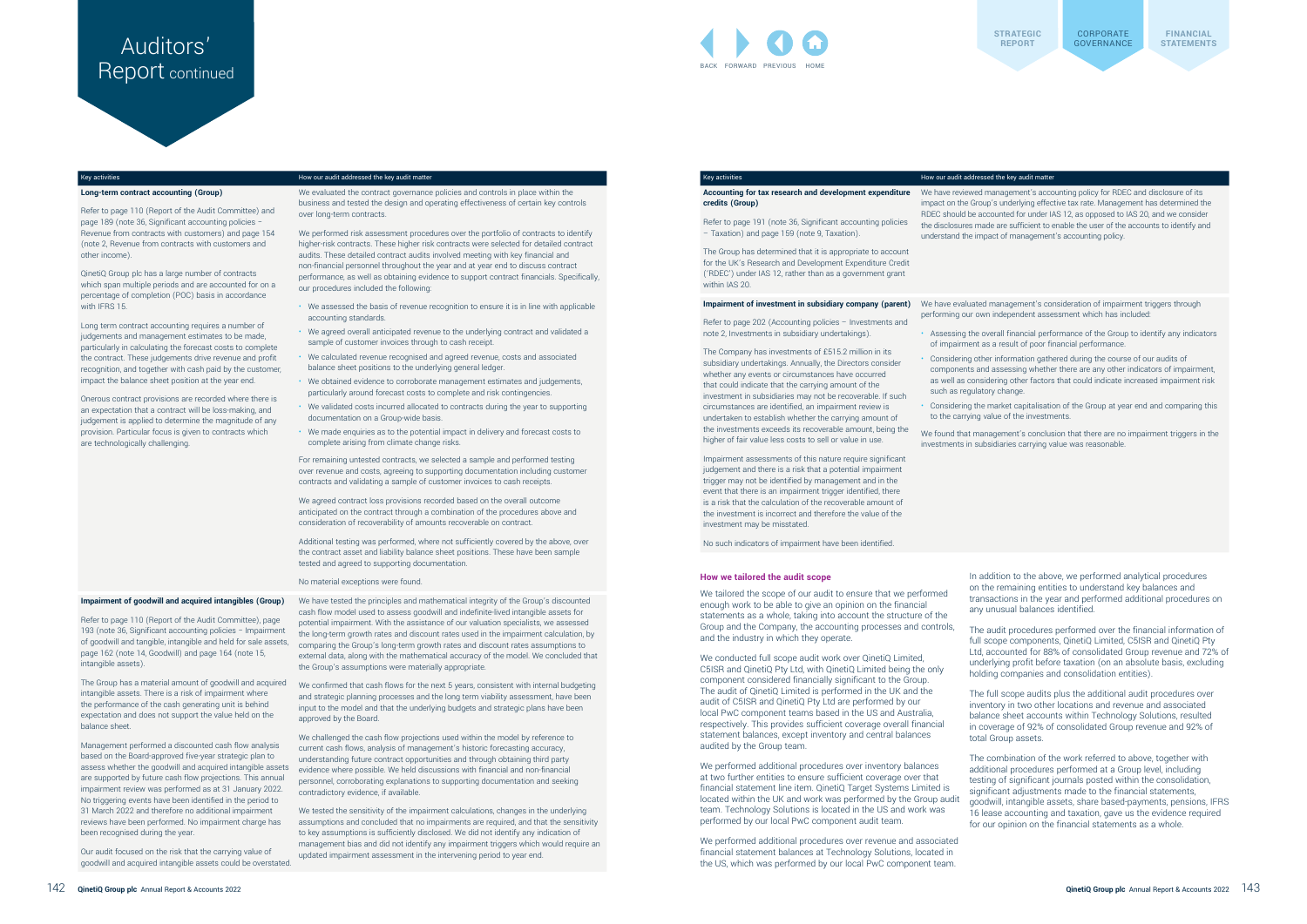# Report continued

audit. There are no financial statement line items in scope for the Group audit. The Company is audited on a stand-alone basis, and hence, testing has been performed on all material financial statement line items.

The Group engagement leader discussed and agreed the audit plan with our component audit teams, in addition to agreeing the format and content of communications. We determined that the level of involvement we were able to have in the audit work at our reporting entities was sufficient, and appropriate audit evidence had been obtained, to enable us to form our opinion on the financial statements as a whole. We maintained regular dialogue throughout the audit process with our component audit teams through the use of video conferencing. We also supervised the work performed by all component teams through the review of component team working papers and we are comfortable that sufficient and appropriate procedures have been performed.

The Company audit was performed by the Group audit team. The Company is principally a holding Company and there are no branches or other locations to be considered when scoping the

#### **Materiality**

The scope of our audit was influenced by our application of materiality. We set certain quantitative thresholds for materiality. These, together with qualitative considerations, helped us to determine the scope of our audit and the nature, timing and extent of our audit procedures on the individual financial statement line items and disclosures and in evaluating the effect of misstatements, both individually and in aggregate on the financial statements as a whole.

Based on our professional judgement, we determined materiality for the financial statements as a whole as follows:

|                                           | Financial statements - Group                                                                                                                                                                                                                                                                                                                                                                                            | Financial statements - Company                                                                                                                                                                                                                                                                                             |
|-------------------------------------------|-------------------------------------------------------------------------------------------------------------------------------------------------------------------------------------------------------------------------------------------------------------------------------------------------------------------------------------------------------------------------------------------------------------------------|----------------------------------------------------------------------------------------------------------------------------------------------------------------------------------------------------------------------------------------------------------------------------------------------------------------------------|
| Overall materiality                       | £6,650,000 (2021: £6,400,000).                                                                                                                                                                                                                                                                                                                                                                                          | £5,000,000 (2021: £5,000,000).                                                                                                                                                                                                                                                                                             |
| How we determined it                      | Approximately 5% of underlying profit before tax.                                                                                                                                                                                                                                                                                                                                                                       | Approximately 1% of total assets.                                                                                                                                                                                                                                                                                          |
| <b>Rationale for</b><br>benchmark applied | Based on the benchmarks used in the Annual Report and Accounts,<br>underlying profit before tax is one of the primary measures used by<br>the shareholders in assessing the performance of the Group, and is a<br>generally accepted auditing benchmark. It is considered appropriate to<br>exclude specific adjusting items due to the nature of these balances<br>as disclosed on note 4 of the financial statements. | We believe that total assets is the primary measure<br>used by shareholders in assessing the performance<br>of this entity, and is a generally accepted auditing<br>benchmark for a holding Company. This materiality<br>relates to the audit of the Company only, as the<br>Company was not in scope for the Group audit. |

For each component in the scope of our Group audit, we allocated a materiality that is less than our overall Group materiality. The range of materiality allocated across components was between £4,300,000 and £6,317,500. Certain components were audited to a local statutory audit materiality that was also less than our overall Group materiality.

We use performance materiality to reduce to an appropriately low level the probability that the aggregate of uncorrected and undetected misstatements exceeds overall materiality. Specifically, we use performance materiality in determining the scope of our audit and the nature and extent of our testing of account balances, classes of transactions and disclosures, for example in determining sample sizes. Our performance materiality was 75% (2021: 75%) of overall materiality, amounting to approximately £5,000,000 (2021: £4,800,000) for the Group financial statements and £3,750,000 (2021: £3,750,000) for the Company financial statements.

In determining the performance materiality, we considered a number of factors − the history of misstatements, risk assessment and aggregation risk and the effectiveness of controls − and concluded that an amount at the upper end of our normal range was appropriate.

We agreed with the Audit Committee that we would report to them misstatements identified during our audit above £332,500 (Group audit) (2021: £320,000) and £250,000 (Company audit) (2021: £250,000) as well as misstatements below those amounts that, in our view, warranted reporting for qualitative reasons.

Based on our work undertaken in the course of the audit, the Companies Act 2006 requires us also to report certain opinions and matters as described below.

#### Conclusions relating to going concern

Our evaluation of the directors' assessment of the Group's and the Company's ability to continue to adopt the going concern basis of accounting included:

- Obtaining management's Board-approved strategic plan for the five year period ended 31 March 2027. We held discussions with management to understand the budgeting process and the key assumptions made in the forecasting processes;
- Performed a comparison of the cash flow forecasts used in the going concern assessment to those in the strategic plan and, where applicable, compared these forecasts for consistency to those used elsewhere in the business, including for long-term contract accounting and impairment assessments;
- Assessing whether the stress testing performed by management appropriately considered the principal risks facing the business, and were adequate;
- Using our own knowledge from the audit and assessment of previous forecasting accuracy we calculated sensitivities to apply to management's cash flow forecasts, These procedures confirmed significant headroom in management's forecasts when performing severe but plausible sensitivities;
- Evaluating the feasibility of management's mitigating actions in response to the severe stress testing scenarios; and

The directors' explanation as to their assessment of the Group's and Company's prospects, the period this assessment covers and why the period is appropriate; and

The directors' statement as to whether they have a reasonable expectation that the Company will be able to continue in operation and meet its liabilities as they fall due over the period of its assessment, including any related disclosures drawing attention to any necessary qualifications or assumptions.



• We assessed the adequacy of disclosures in the Going Concern statement [on page 71,](#page--1-0) the audit committee report [on page 109](#page--1-0) and statements in note 36 of the Financial Statements and found these appropriately reflect our understanding of the process undertaken and the conclusion reached.

Based on the work we have performed, we have not identified any material uncertainties relating to events or conditions that individually or collectively, may cast significant doubt on the Group's and the Company's ability to continue as a going concern for a period of at least twelve months from when the financial statements are authorised for issue.

In auditing the financial statements, we have concluded that the directors' use of the going concern basis of accounting in the preparation of the financial statements is appropriate.

However, because not all future events or conditions can be predicted, this conclusion is not a guarantee as to the Group's and the Company's ability to continue as a going concern.

In relation to the directors' reporting on how they have applied the UK Corporate Governance Code, we have nothing material to add or draw attention to in relation to the directors' statement in the financial statements about whether the directors considered it appropriate to adopt the going concern basis of accounting.

Our responsibilities and the responsibilities of the directors with respect to going concern are described in the relevant sections of this report.

#### Reporting on other information

The other information comprises all of the information in the Annual Report other than the financial statements and our auditors' report thereon. The directors are responsible for the other information, which includes reporting based on the Task Force on Climate-related Financial Disclosures (TCFD) recommendations. Our opinion on the financial statements does not cover the other information and, accordingly, we do not express an audit opinion or, except to the extent otherwise explicitly stated in this report, any form of assurance thereon.

In connection with our audit of the financial statements, our responsibility is to read the other information and, in doing so, consider whether the other information is materially inconsistent with the financial statements or our knowledge obtained in the audit, or otherwise appears to be materially misstated. If we identify an apparent material inconsistency or material misstatement, we are required to perform procedures to conclude whether there is a material misstatement of the financial statements or a material misstatement of the other information. If, based on the work we have performed, we conclude that there is a material misstatement of this other information, we are required to report that fact. We have nothing to report based on these responsibilities.

With respect to the Strategic report and Directors' Report, we also considered whether the disclosures required by the UK Companies Act 2006 have been included.

## **Strategic report and Directors' report**

In our opinion, based on the work undertaken in the course of the audit, the information given in the Strategic report and Directors' Report for the year ended 31 March 2022 is consistent with the financial statements and has been prepared in accordance with applicable legal requirements.

In light of the knowledge and understanding of the Group and Company and their environment obtained in the course of the audit, we did not identify any material misstatements in the Strategic report and Directors' Report.

#### **Directors' Remuneration**

In our opinion, the part of the Directors' Remuneration Report to be audited has been properly prepared in accordance with the Companies Act 2006.

Corporate governance statement The Listing Rules require us to review the directors' statements in relation to going concern, longer-term viability and that part of the corporate governance statement relating to the Company's compliance with the provisions of the UK Corporate Governance Code specified for our review. Our additional responsibilities with respect to the corporate governance statement as other information are described in the Reporting on other information section of this report.

Based on the work undertaken as part of our audit, we have concluded that each of the following elements of the corporate governance statement is materially consistent with the financial statements and our knowledge obtained during the audit, and we have nothing material to add or draw attention to in relation to:

• The directors' confirmation that they have carried out a robust assessment of the emerging and principal risks; • The disclosures in the Annual Report that describe those principal risks, what procedures are in place to identify emerging risks and an explanation of how these are being managed or mitigated;

• The directors' statement in the financial statements about whether they considered it appropriate to adopt the going concern basis of accounting in preparing them, and their identification of any material uncertainties to the Group's and Company's ability to continue to do so over a period of at least twelve months from the date of approval of the financial statements;